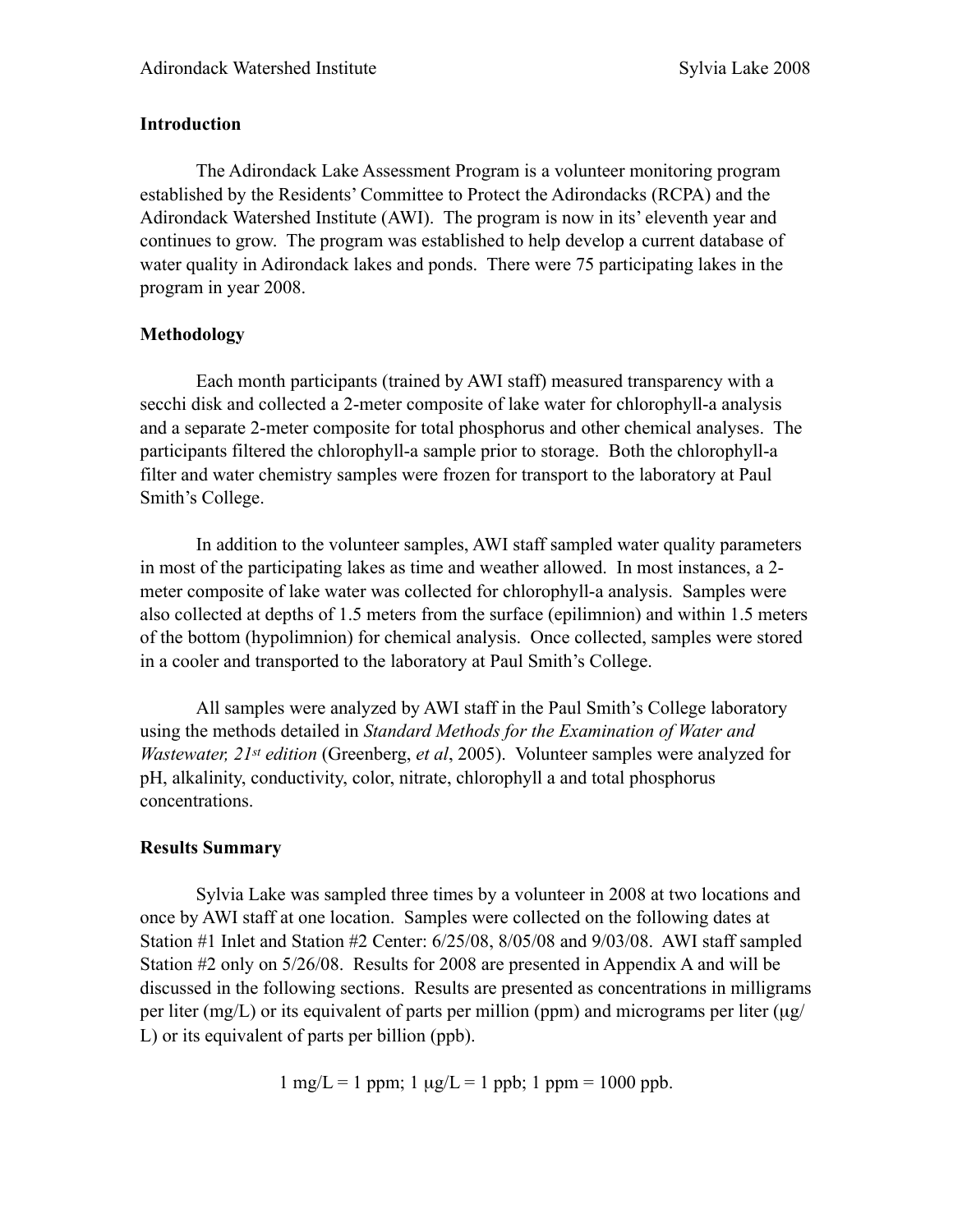Adirondack lakes are subject to the effects of acidic precipitation (i.e. snow, rain). A water body's susceptibility to acid producing ions is assessed by measuring pH, alkalinity, calcium concentrations, and the Calcite Saturation Index (CSI). These parameters define both the acidity of the water and its buffering capacity. Based on the results of the 2008 Adirondack Lakes Assessment program, the acidity status of Sylvia Lake is considered to be satisfactory with no danger or possible future threat from further acidic inputs due to its' high alkalinity, high calcium level and high pH levels.

Limnologists, the scientists who study bodies of fresh water, classify lake health (trophic status) into three main categories: oligotrophic, mesotrophic, and eutrophic. The trophic status of a lake is determined by measuring the level of three basic water quality parameters: total phosphorus, chlorophyll-a, and secchi disk transparency. These parameters will be defined in the sections that follow. Oligotrophic lakes are characterized as having low levels of total phosphorus, and, as a consequence, low levels of chlorophyll-a and high transparencies. Eutrophic lakes have high levels of total phosphorus and chlorophyll-a, and, as a consequence, low transparencies. Mesotrophic lakes have moderate levels of all three of these water quality parameters. Based upon the results of the 2008 Adirondack Lakes Assessment Program, Sylvia Lake is considered to be a late oligotrophic or early mesotrophic water body.

## **pH**

The pH level is a measure of acidity (concentration of hydrogen ions in water), reported in standard units on a logarithmic scale that ranges from 1 to 14. On the pH scale, 7 is neutral, lower values are more acidic, and higher numbers are more basic. In general, pH values between 6.0 and 8.0 are considered optimal for the maintenance of a healthy lake ecosystem. Many species of fish and amphibians have difficulty with growth and reproduction when pH levels fall below 5.5 standard units. Lake acidification status can be assessed from pH as follows:

| $pH$ less than 5.0         | Critical or Impaired            |
|----------------------------|---------------------------------|
| pH between $5.0$ and $6.0$ | <b>Endangered or Threatened</b> |
| pH greater than 6.0        | Satisfactory or Acceptable      |

The pH in the upper waters of Sylvia Lake ranged from 7.81 to 8.21. The average pH for the lake center was 8.08 and for Inlet it was 7.95. Based solely on pH, Sylvia Lake's acidity levels should be considered satisfactory with no harm from further acidic inputs. The pH's for both stations were very similar.

#### **Alkalinity**

Alkalinity (acid neutralizing capacity) is a measure of the buffering capacity of water, and in lake ecosystems refers to the ability of a lake to absorb or withstand acidic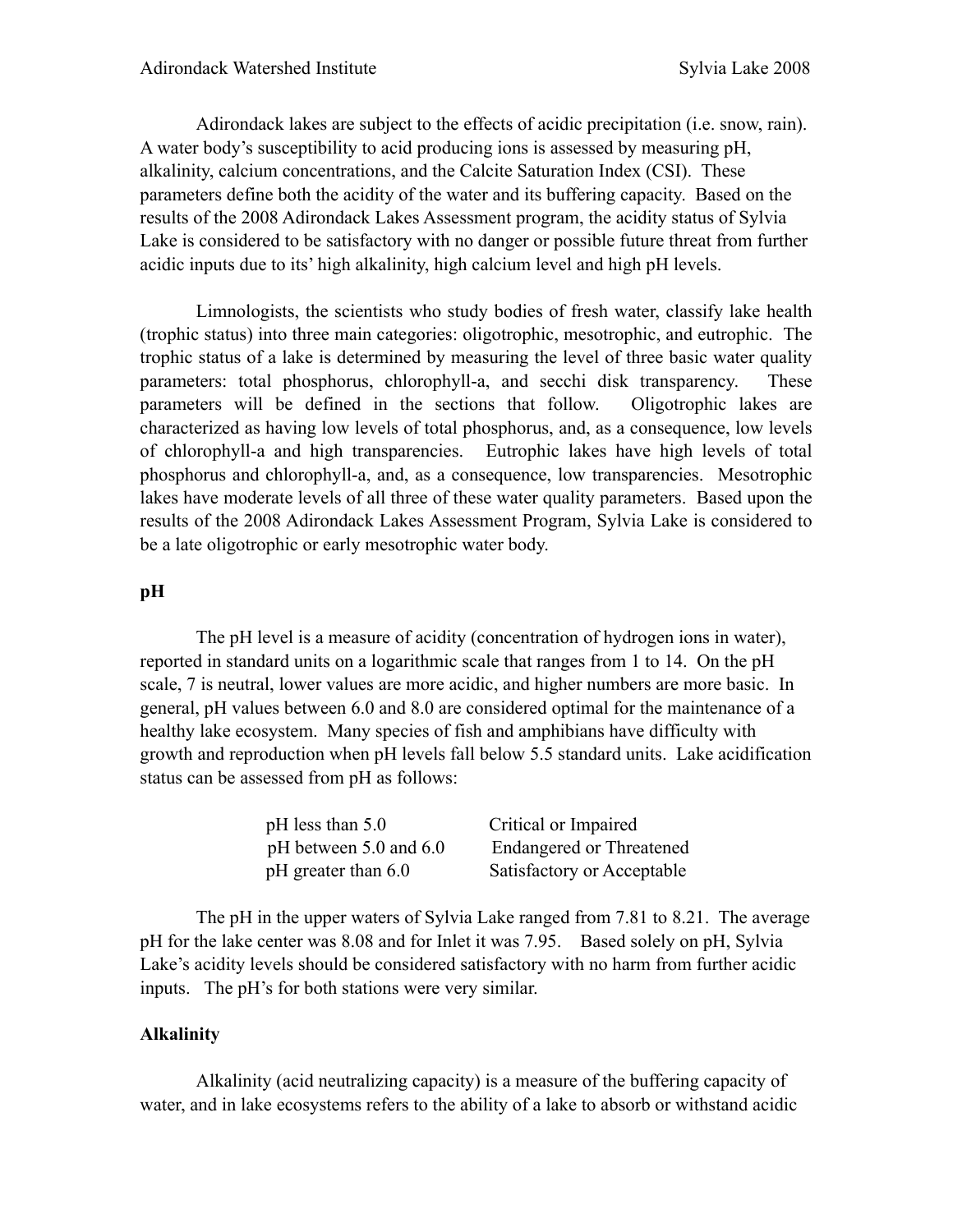inputs. In the northeast, most lakes have low alkalinities, which mean they are sensitive to the effects of acidic precipitation. This is a particular concern during the spring when large amounts of low pH snowmelt runs into lakes with little to no contact with the soil's natural buffering agents. Alkalinity is reported in milligrams per liter (mg/L) or microequivelents per liter ( $\mu$ eq/L). Typical summer concentrations of alkalinity in northeastern lakes are around 10 mg/l (200 µeq/L). Lake acidification status can be assessed from alkalinity as follows:

| Alkalinity less than 0 ppm       | Acidified                  |
|----------------------------------|----------------------------|
| Alkalinity between 0 and 2 ppm   | <b>Extremely sensitive</b> |
| Alkalinity between 2 and 10 ppm  | Moderately sensitive       |
| Alkalinity between 10 and 25 ppm | Low sensitivity            |
| Alkalinity greater than 25 ppm   | Not sensitive              |

 The alkalinity of the upper waters of Sylvia Lake ranged from 135.6 ppm to 140.4 ppm. The average alkalinity for the lake center was 138.8 ppm, and for inlet it was 135.3 ppm. These values indicate no sensitivity to acidification. The alkalinity for both stations was very similar.

#### **Calcium**

Calcium is one of the buffering materials that occur naturally in the environment. However, it is often in short supply in Adirondack lakes and ponds, making these bodies of water susceptible to acidification by acid precipitation. Calcium concentrations provide information on the buffering capacity of that lake, and can assist in determining the timing and dosage for acid mitigation (liming) activities. Adirondack lakes containing less than 2.5 ppm of calcium are considered to be sensitive to acidification.

 The calcium in Sylvia Lake for the lake center was 18.2 ppm and for the Lake Inlet it was 17.4 ppm. These values indicate no sensitivity due to further acidic inputs.

#### **Calcite Saturation Index**

The Calcite Saturation Index (CSI) is another method that is used to determine the sensitivity of a lake to acidification. High CSI values are indicative of increasing sensitivity to acidic inputs. CSI is calculated using the following formula:

> *Ca Alk*  $CSI = - log<sub>10</sub> 40000 - log<sub>10</sub> 50000 - pH + 2$

Where  $Ca =$  Calcium level of water sample in ppm or mg/L  $Alk =$  Alkalinity of the water sample in ppm

or mg/L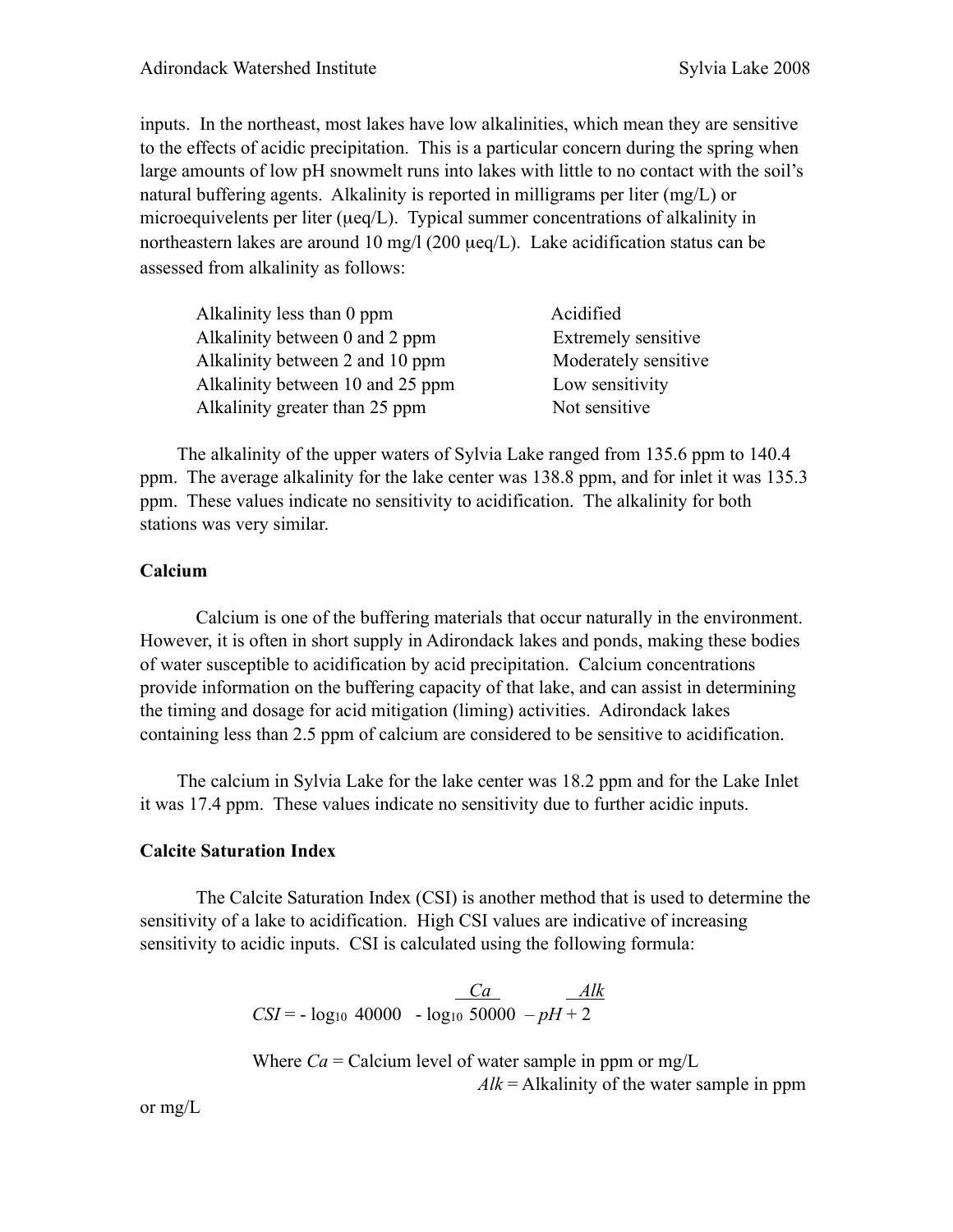$pH = pH$  of the water sample in standard

units

Lake sensitivity to acidic inputs is assessed from CSI as follows:

| CSI greater than 4   | Very vulnerable to acidic inputs       |
|----------------------|----------------------------------------|
| CSI between $3 \& 4$ | Moderately vulnerable to acidic inputs |
| CSI less than 3      | Low vulnerability to acidic inputs     |

CSI values for Sylvia Lake were found to be 0.1 for the lake center and 0.2 for the lake inlet. This shows that Sylvia Lake has no vulnerability to further acidic inputs.

#### **Total Phosphorus**

Phosphorus is one of the three essential nutrients for life, and in northeastern lakes, it is often the controlling, or limiting, nutrient in lake productivity. Total phosphorus is a measure of all forms of phosphorus, both organic and inorganic. Total phosphorus concentrations are directly related to the trophic status (water quality conditions) of a lake. Excessive amounts of phosphorus can lead to algae blooms and a loss of dissolved oxygen within the lake. Surface water (epilimnion) concentrations of total phosphorus less than 10 ppb are associated with oligotrophic (clean, clear water) conditions. Concentrations greater than 25 ppb are associated with eutrophic (nutrientrich) conditions.

The total phosphorus in the upper waters of Sylvia Lake ranged from 6 ppb to 10 ppb. The average for the lake center was 9 ppb and for the lake inlet the average was 10 ppb. These values are indicative of late oligotrophic conditions and the results for both stations were very similar.

#### **Chlorophyll-a**

Chlorophyll-a is the green pigment in plants used for photosynthesis, and measuring it provides information on the amount of algae (microscopic plants) in lakes. Chlorophyll-a concentrations are also used to classify a lakes trophic status. Concentrations less than 2 ppb is associated with oligotrophic conditions and those greater than 8 ppb are associated with eutrophic conditions.

The chlorophyll-a concentrations in the upper waters of Sylvia Lake ranged from 1.43 ppb to 3.12 ppb. The average concentration for the lake center was 2.12 ppb and for the lake inlet it was 2.46 ppb. These values are indicative of late oligotrophic conditions and the results for both stations are similar.

#### **Secchi Disk Transparency**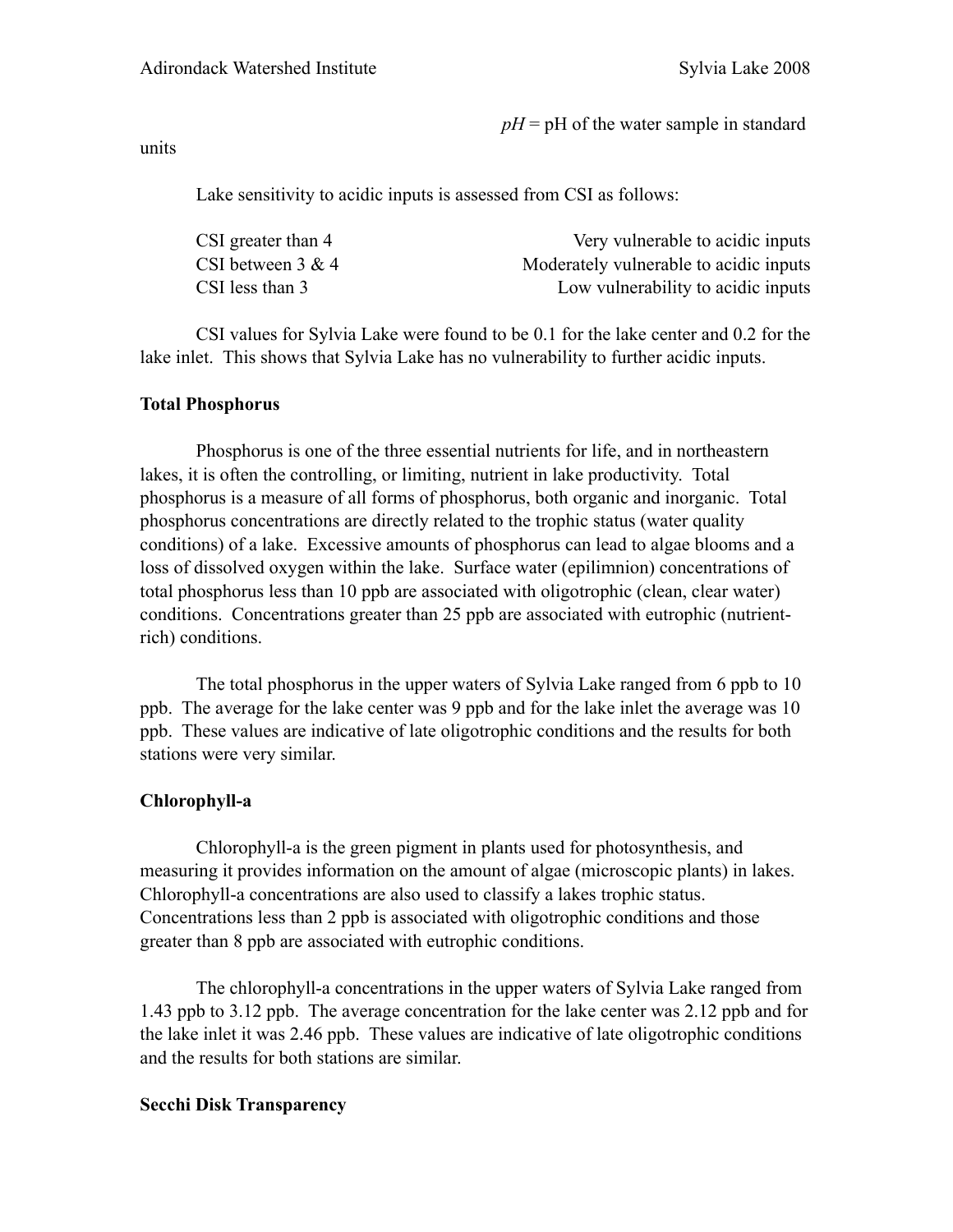Transparency is a measure of water clarity in lakes and ponds. It is determined by lowering a 20 cm black and white disk (Secchi) into a lake to the depth where it is no longer visible from the surface. This depth is then recorded in meters. Since algae are the main determinant of water clarity in non-stained, low turbidity (suspended silt) lakes, transparency is also used as an indicator of the trophic status of a body of water. Secchi disk transparencies greater than 4.6 meters (15.1 feet) are associated with oligotrophic conditions, while values less than 2 meters (6.6 feet) are associated with eutrophic conditions (DEC & FOLA, 1990).

Secchi disk transparency in Sylvia Lake ranged from 4.2 to 7.0 meters. The average for the lake center was 5.4 meters and for the lake inlet the average was also 5.3 meters. These values are indicative of oligotrophic conditions and the values are similar for both stations.

#### **Nitrate**

Nitrogen is another essential nutrient for life. Nitrate is an inorganic form of nitrogen that is naturally occurring in the environment. It is also a component of atmospheric pollution. Nitrogen concentrations are usually less than 1 ppm in most lakes. Elevated levels of nitrate concentration may be indicative of lake acidification or wastewater pollution.

Nitrate in Sylvia Lake ranged from 0.0 to 0.2 ppm. The average nitrate in the upper waters was found to be 0.13 ppm for the lake center and 0.10 ppm for the lake inlet.

#### **Chloride**

Chloride is an anion that occurs naturally in surface waters, though typically in low concentrations. Background concentrations of chloride in Adirondack Lakes are usually less than 1 ppm. Chloride levels 10 ppm and higher is usually indicative of pollution and, if sustained, can alter the distribution and abundance of aquatic plant and animal species. The primary sources of additional chloride in Adirondack lakes are road salt (from winter road de-icing) and wastewater (usually from faulty septic systems). The most salt impacted waters in the Adirondacks usually have chloride concentrations of 100 ppm or less.

The chloride in the upper waters of Sylvia Lake was 21.0 ppm for the lake center and for the Inlet it was 16.0 ppm.

#### **Conductivity**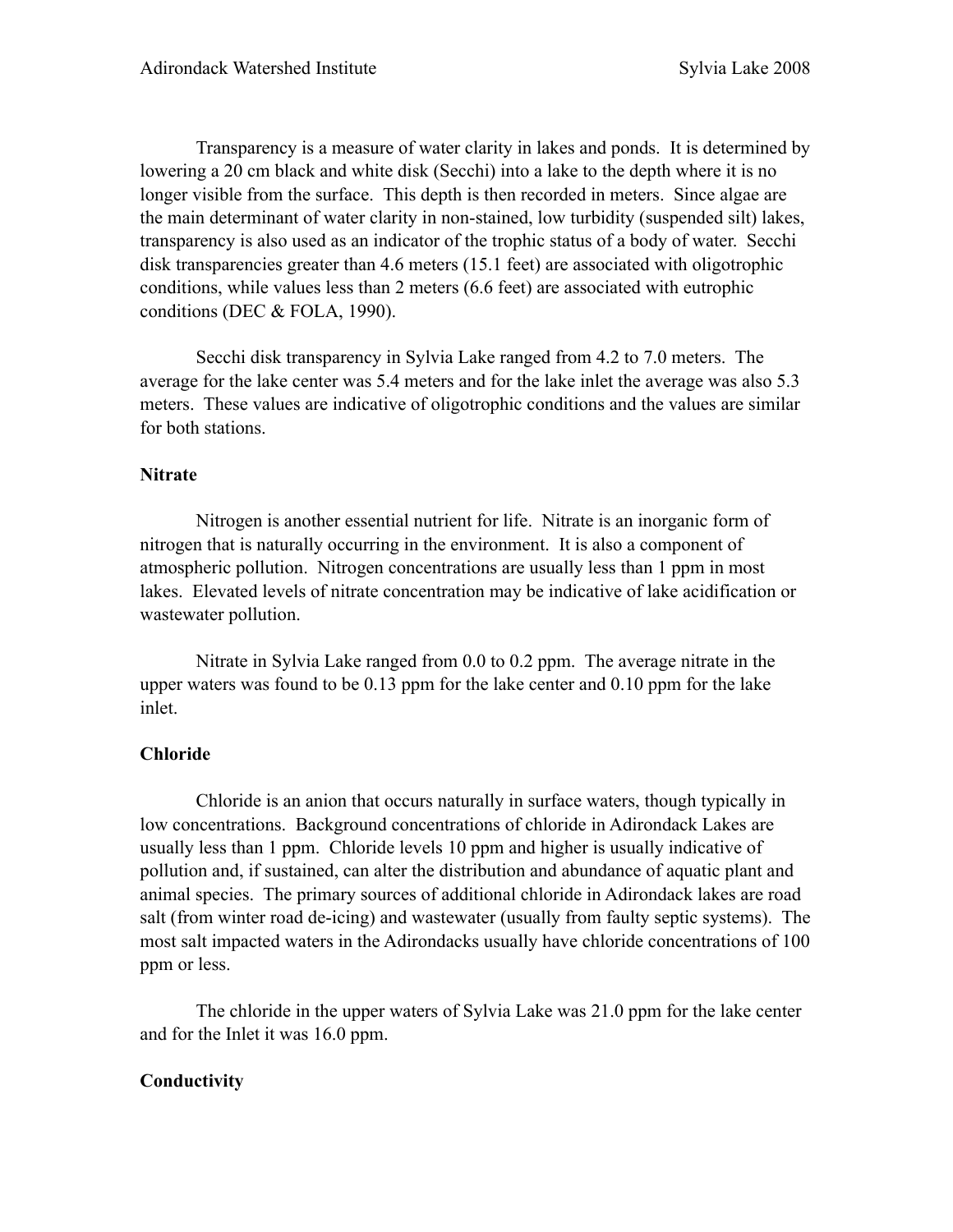Conductivity is a measure of the ability of water to conduct electric current, and will increase as dissolved minerals build up within a body of water. As a result, conductivity is also an indirect measure of the number of ions in solution, mostly as inorganic substances. High conductivity values (greater than 50 µohms/cm) may be indicative of pollution by road salt runoff or faulty septic systems. Conductivities may be naturally high in water that drains from bogs or marshes. Eutrophic lakes often have conductivities near 100 µohms/cm, but may not be characterized by pollution inputs. Clean, clear-water lakes in our region typically have conductivities up to 30 µohms/cm, but values less than 50 µohms/cm are considered normal.

The conductivity in the upper waters of Sylvia Lake ranged from 154.0 uohms/ cm to 236.0 µohms/cm. The average conductivity for the lake center was 201.5 µohms/ cm, and for the inlet it was 188.7 uohms/cm. The values were similar for both stations.

#### **Color**

The color of water is affected by both dissolved materials (e.g., metallic ions, organic acids) and suspended materials (e.g., silt and plant pigments). Water samples are collected and compared to a set of standardized chloroplatinate solutions in order to assess the degree of coloration. The measurement of color is usually used in lake classification to describe the degree to which the water body is stained due to the accumulation of organic acids. The standard for drinking water color, as set by the United States Environmental Protection Agency (US EPA) using the platinum-cobalt method, is 15 Pt-Co. However, dystrophic lakes (heavily stained, often the color of tea) are common in this part of the country, and are usually found in areas with poorly drained soils and large amounts of coniferous vegetation (i.e., pines, spruce, hemlock). Dystrophic lakes usually have color values upwards of 75 Pt-Co.

Color can often be used as a possible index of organic acid content since higher amounts of total organic carbon (TOC) are usually found in colored waters. TOC is important because it can bond with aluminum in water, locking it up within the aquatic system and resulting in possible toxicity to fish (see Aluminum).

The color in the upper waters of Sylvia Lake ranged from 0 Pt-Co to 28 Pt-Co. The average color for the lake center it was 7.5 Pt-Co and for the lake inlet it was 13.3 Pt-Co. Both stations had similar color levels.

#### **Aluminum**

Aluminum is one of the most abundant elements found within the earth's crust. Acidic runoff (from rainwater and snowmelt) can leach aluminum out of the soil as it flows into streams and lakes. If a lake is acidic enough, aluminum may also be leached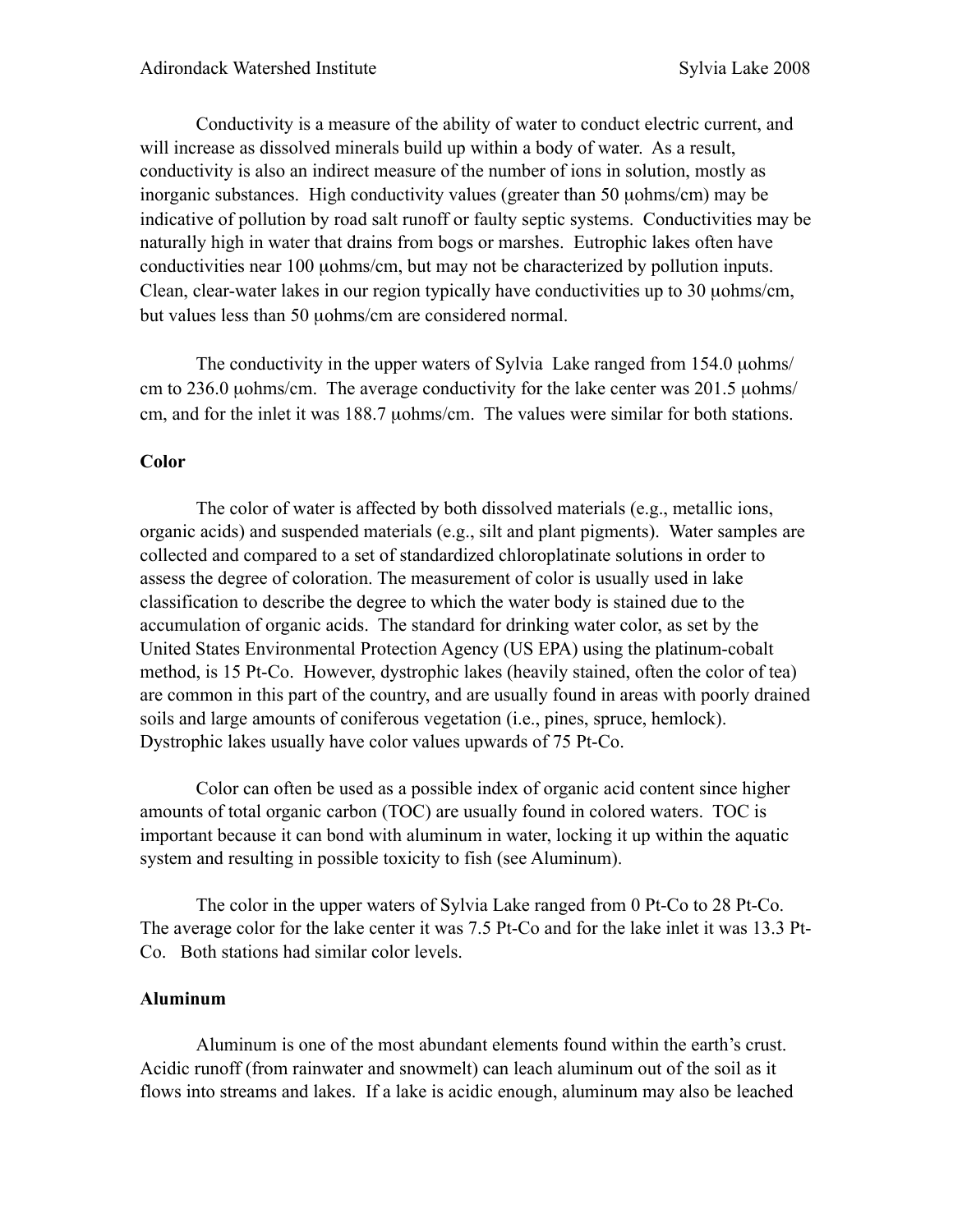from the sediment at the bottom of it. Low concentrations of aluminum can be toxic to aquatic fauna in acidified water bodies, depending on the type of aluminum available, the amount of dissolved organic carbon available to bond with the aluminum, and the pH of the water. Aluminum can form thick mucus that has been shown to cause gill destruction in aquatic fauna (i.e., fish, insects) and, in cases of prolonged exposure, can cause mortality in native fish populations (Potter, 1982). Aluminum concentrations are reported as mg/L of total dissolved aluminum.

The aluminum was measured during the site visit and it was found to be 0.0 ppb.

#### **Dissolved Oxygen**

 The dissolved oxygen in a lake is an extremely important parameter to measure. If dissolved oxygen decreases as we approach the bottom of a lake we know that there is a great amount of bacterial decay that is going on. This usually means that there is an abundance of nutrients, like phosphorous that have collected on the lake bottom. Oligotrophic lakes tend to have the same amount of dissolved oxygen from the surface waters to the lake bottom, thus showing very little bacterial decay. Eutrophic lakes tend to have so much decay that their bottom waters will have very little dissolved oxygen. Cold-water fish need 6.0 ppm dissolved oxygen to thrive and reproduce. Warm water fish need 4.0 ppm oxygen.

 The dissolved oxygen profiles for 2007 and 2008 are included in the appendix for both the center deep hole and the inlet area. There was greater than 8 ppm dissolved oxygen at both locations and this value actually increased with depth. These values are excellent for cold water fish survival.

#### **Summary**

Sylvia Lake was an unproductive late oligotrophic lake during 2007 and 2008 at both stations tested. Based on the results of the 2007 and 2008 Adirondack Lakes Assessment program, the acidity status of Sylvia Lake is considered to be satisfactory with no possible future threat from further acidic inputs due to its' high alkalinity, calcium and pH levels. Both stations showed similar results for all tests performed. The dissolved oxygen levels were excellent for cold water fish survival.

Graphs showing trends in Sylvia Lake over the last three years are included in Appendix A. When comparing the results for 2006, 2007 and 2008 the pH and alkalinity increased over the entire three years. The total phosphorous, chlorophyll a, and Secchi disk transparency were very stable with very little change over the three years of study.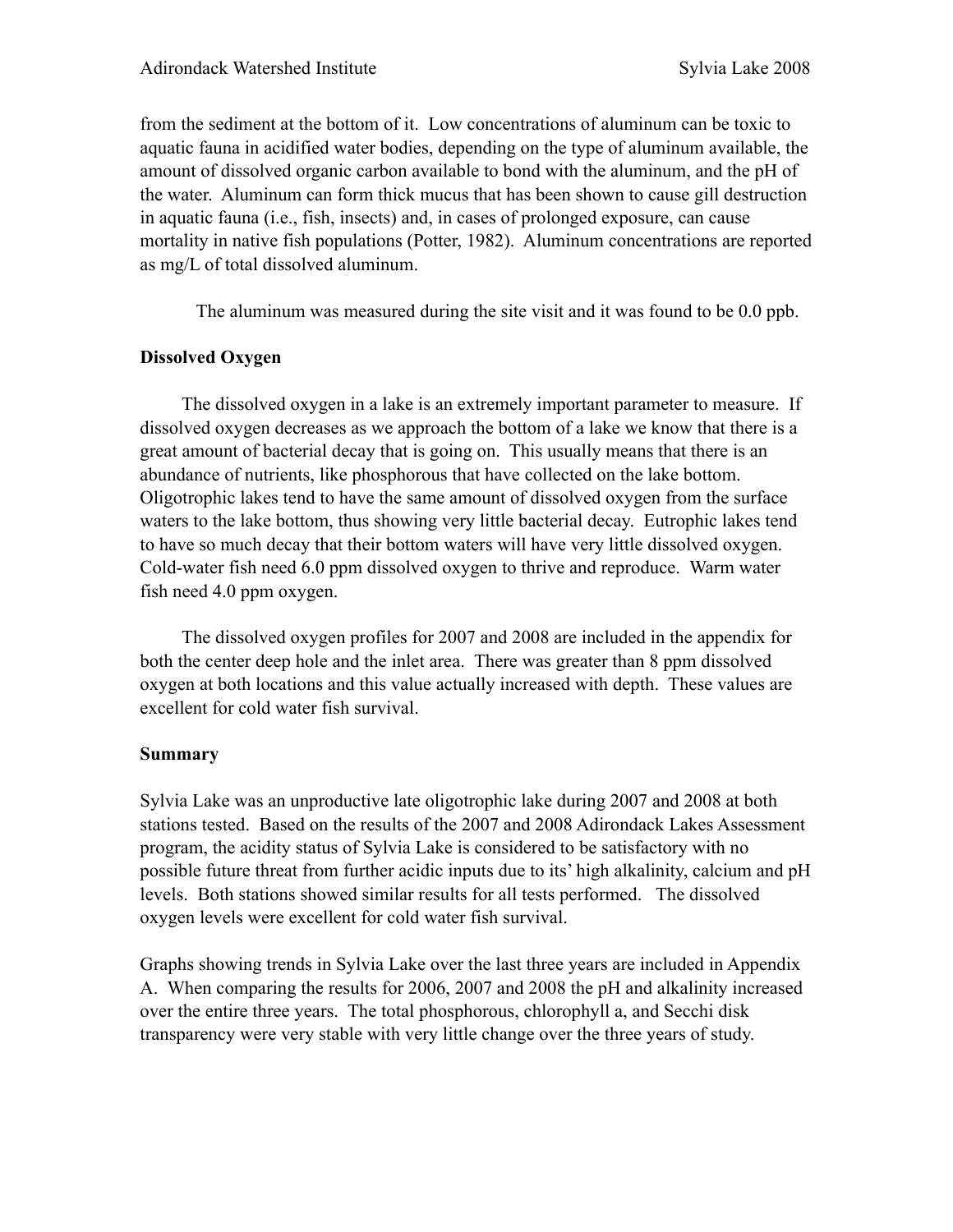## **Literature Cited**

DEC & FOLA. (1990). Diet for a Small Lake: A New Yorker's Guide to Lake Management.

New York State Department of Environmental Conservation & The Federation of Lake Associations, Inc.: Albany, New York.

Greenberg, A.E., Eaton, A.D., and Leseri, L.A. (editors). (2005). Standard Methods for the Examination of Water and Wastewater, 21st Edition. American Public Health Association: Washington, D.C.

Potter, W. (1982). *The Effects of Air Pollution and Acid Rain on Fish, Wildlife and Their Habitats – Lakes*. Technical Report FWS/OBS – 80/50.4. United States Fish and Wildlife Service, Biological Services Program: Washington, D.C.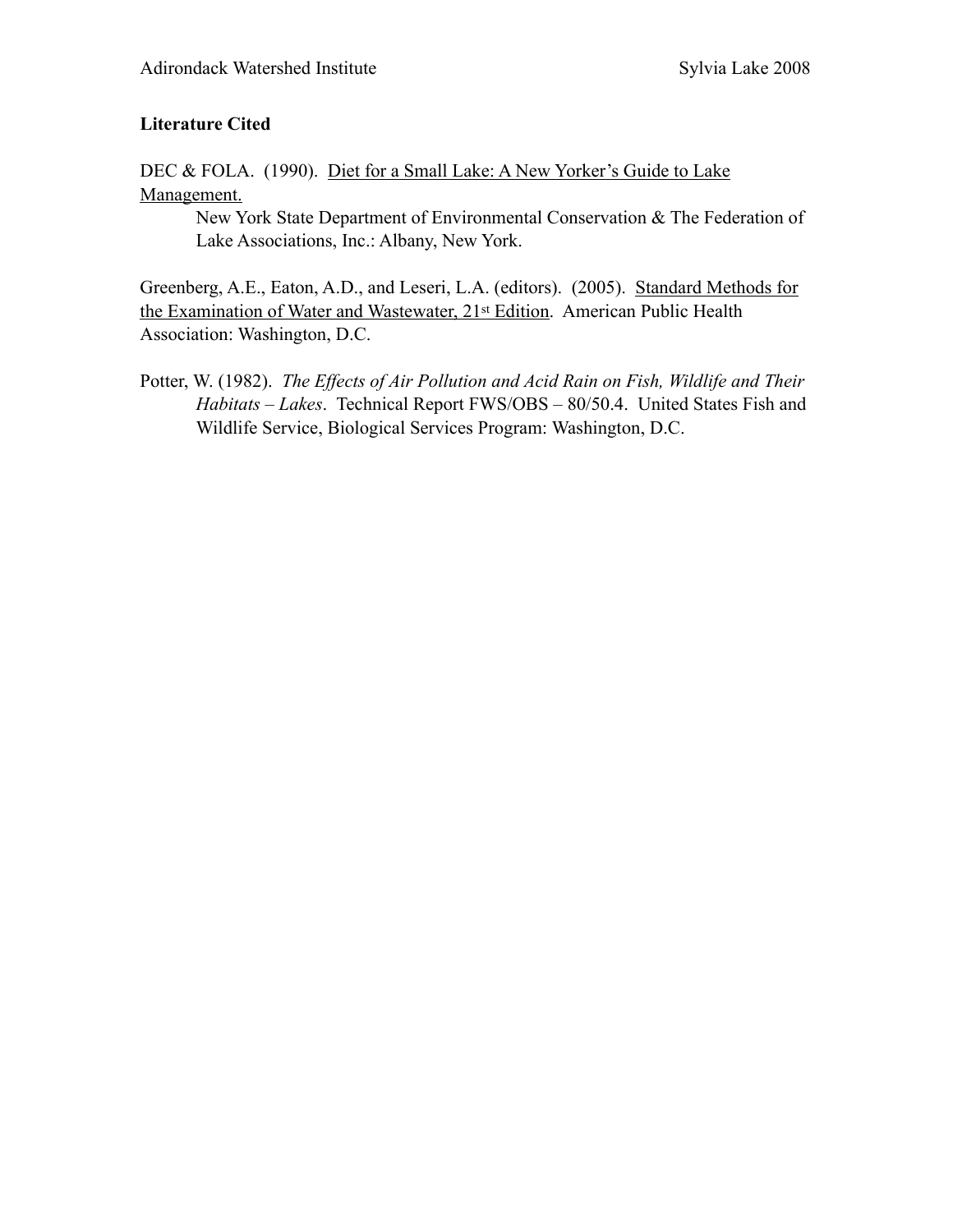# **Appendix A Water Quality Data**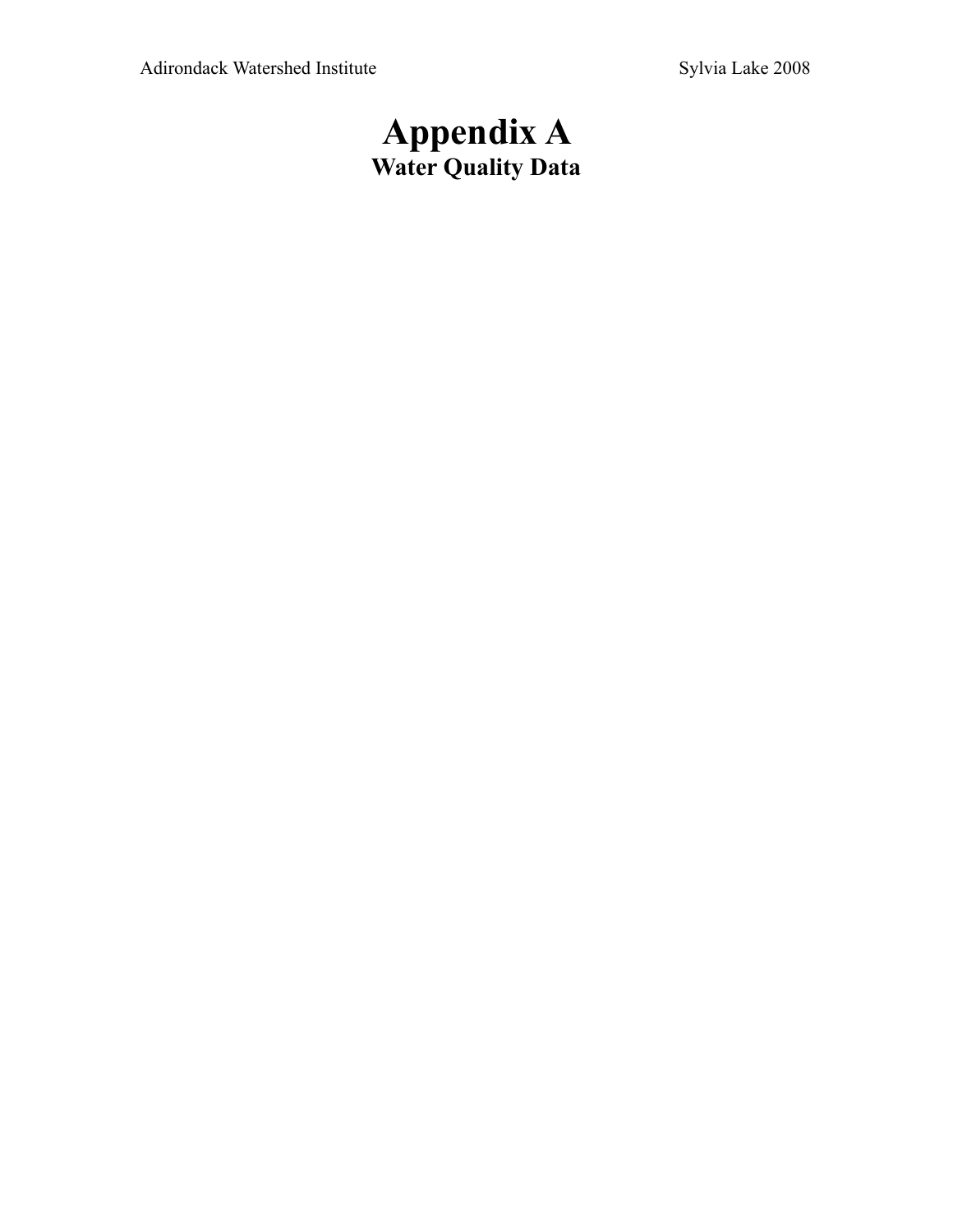

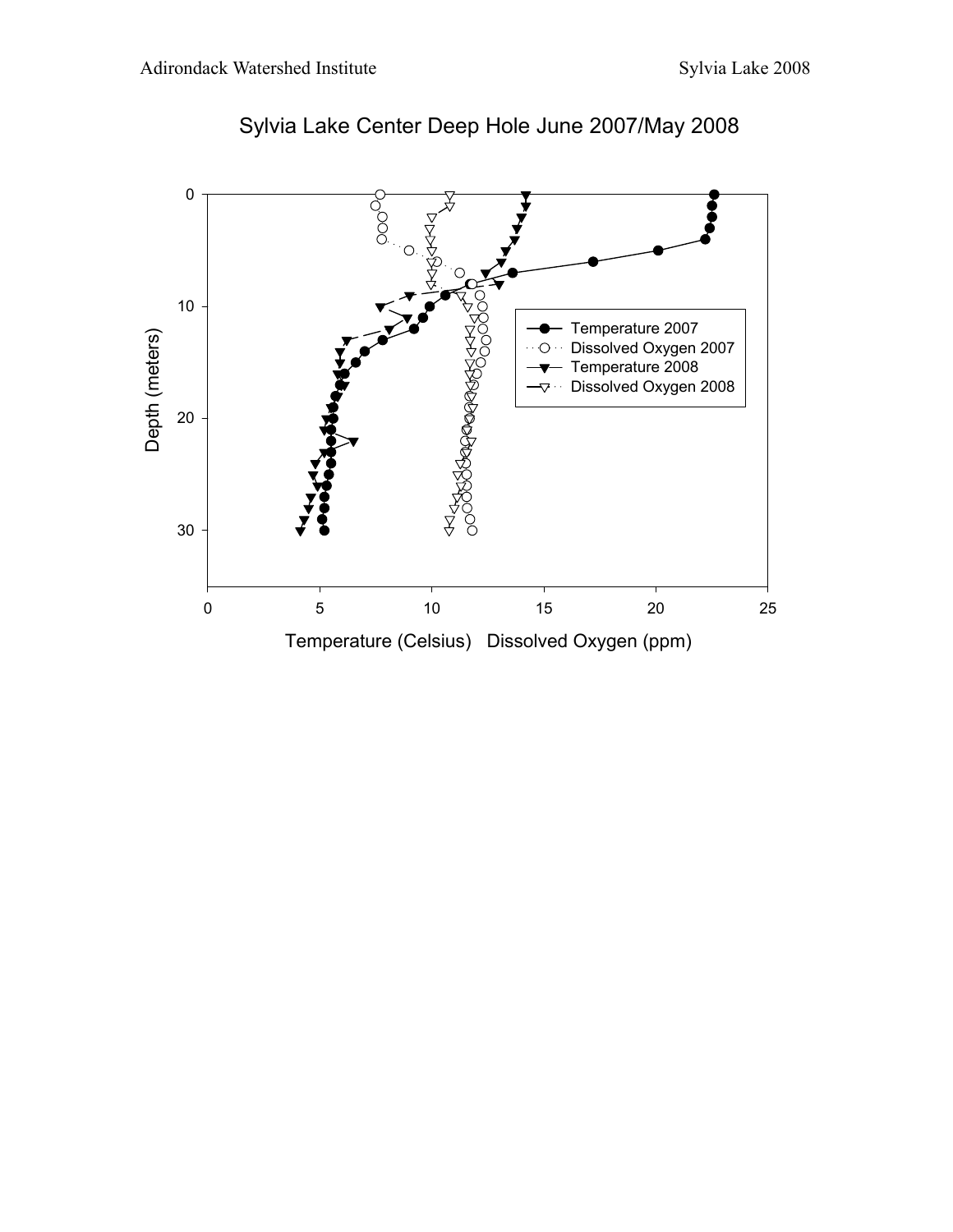## Adirondack Watershed Institute Sylvia Lake 2008

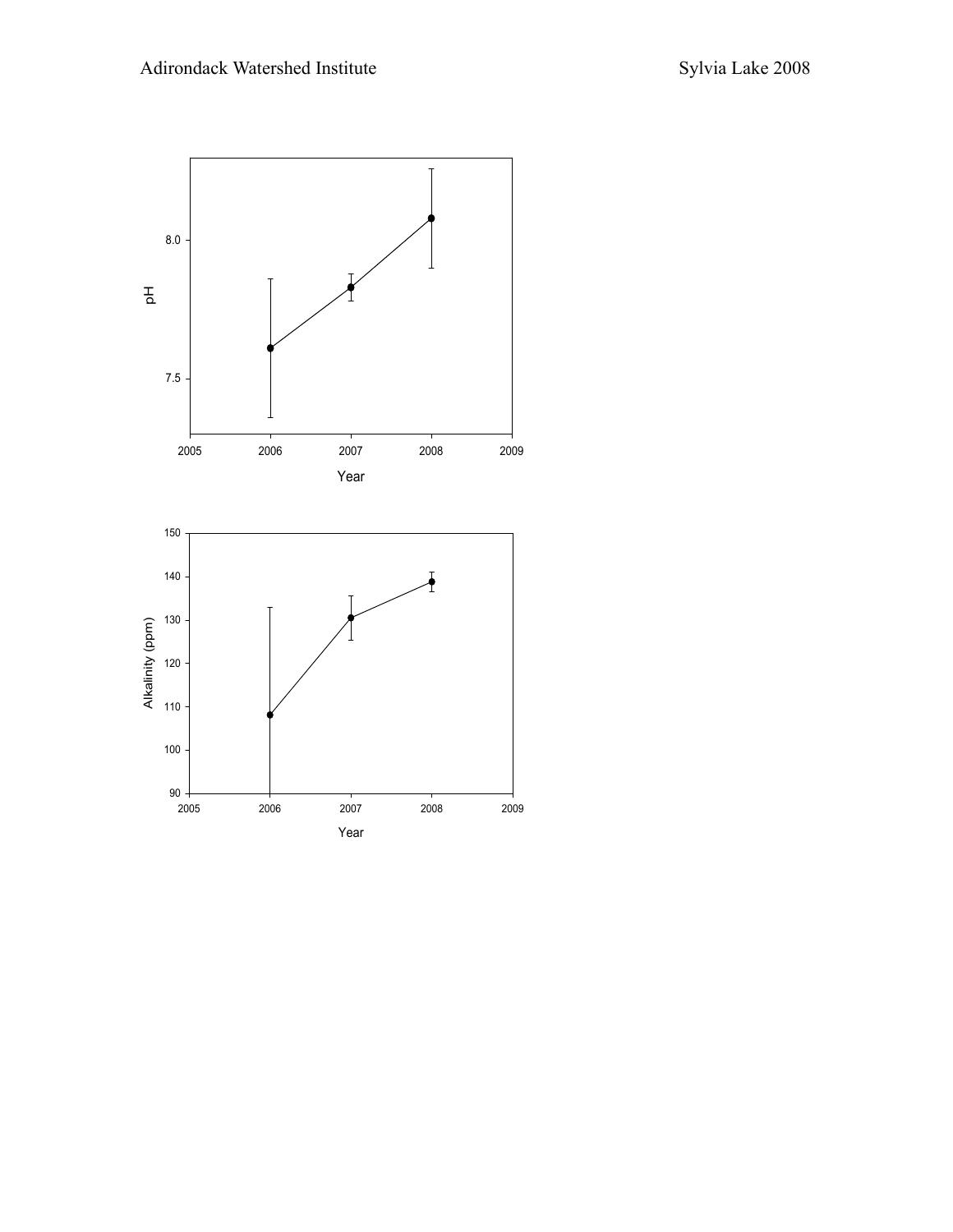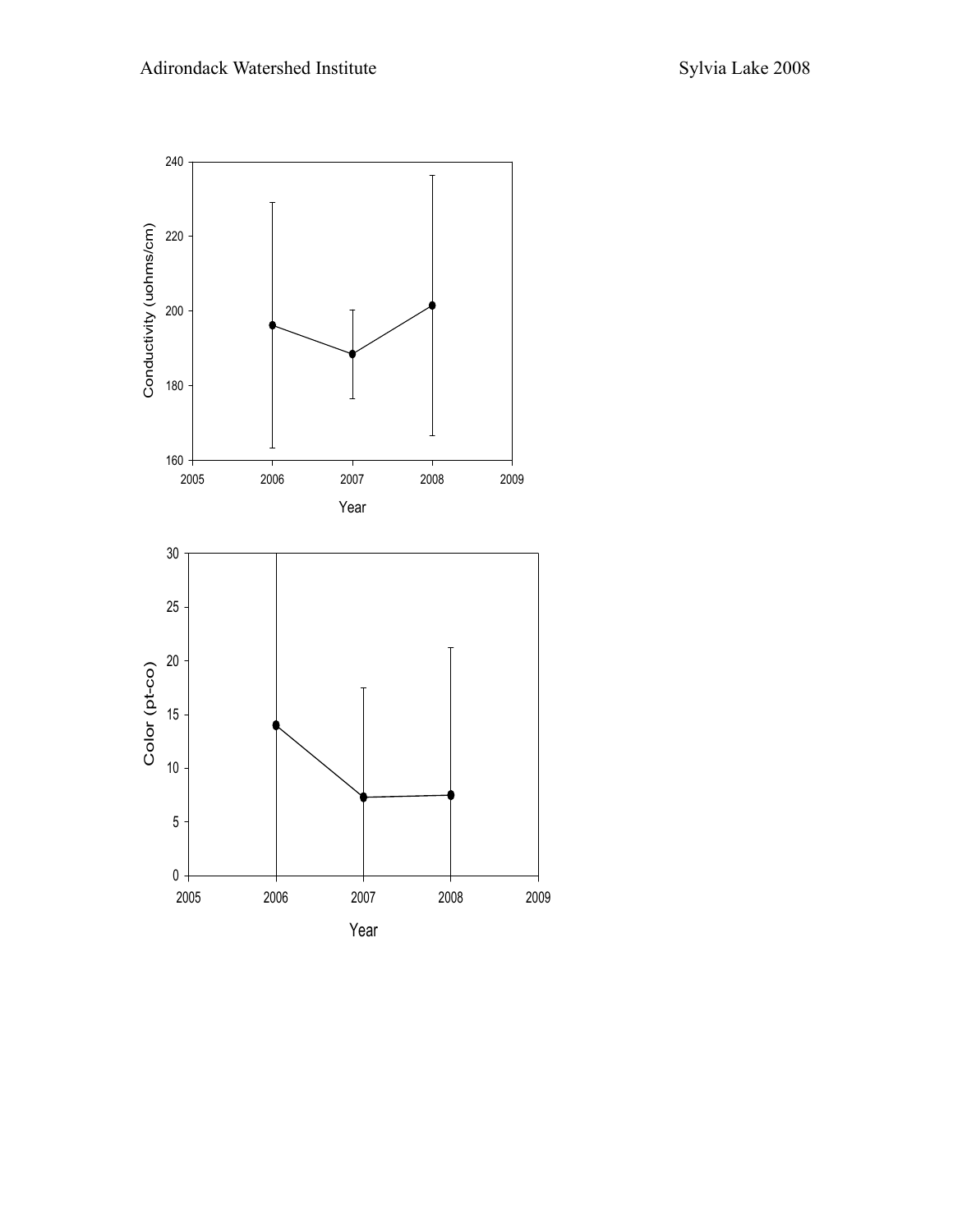

Year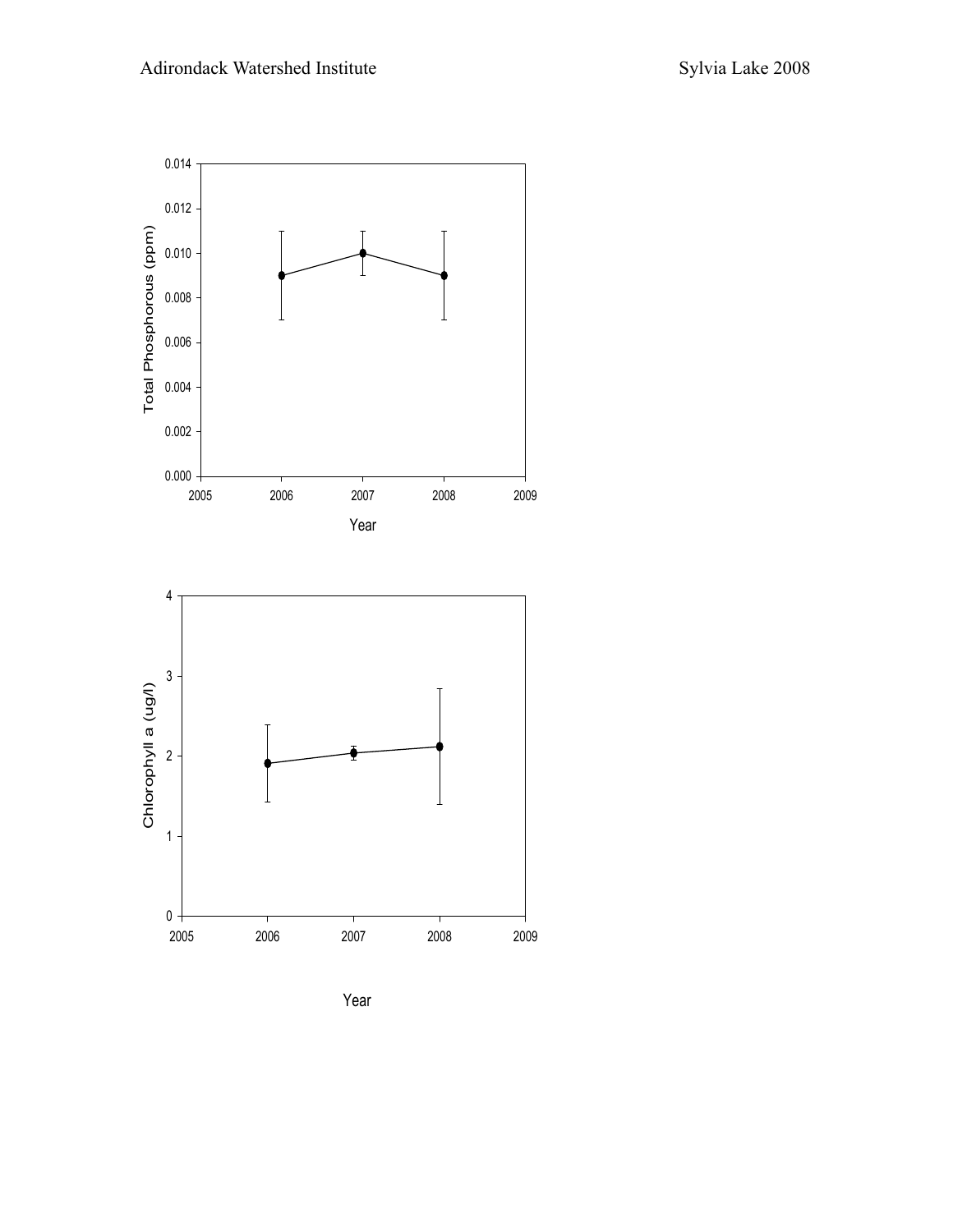